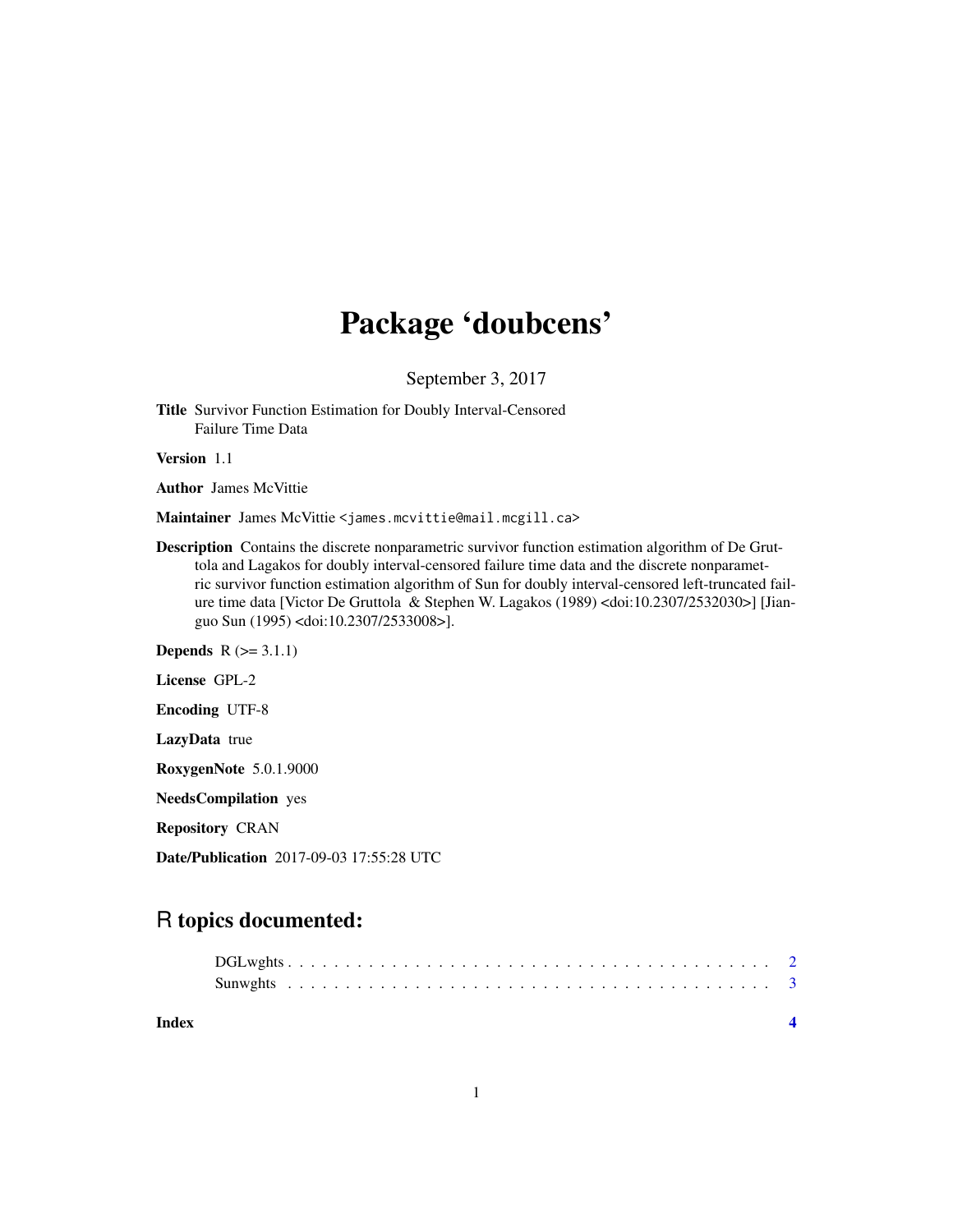<span id="page-1-0"></span>

#### Description

Estimates the discrete Survivor Function from doubly interval-censored failure time data using the algorithm of De Gruttola and Lagakos.

#### Usage

DGLwghts(X\_L, X\_R, Z\_L, Z\_R)

#### Arguments

| ΧL  | The left endpoint of the censoring interval for the initial event time      |
|-----|-----------------------------------------------------------------------------|
| X R | The right endpoint of the censoring interval for the initial event time     |
| ΖL  | The left endpoint of the censoring interval for the terminating event time  |
| ZR. | The right endpoint of the censoring interval for the terminating event time |

#### Details

Set  $X_L = X_R$  if the initial event is observed. Set  $Z_L = Z_R$  if the terminating event is observed. Set  $X_L$  = -INF if the initial event is left-censored. Set  $Z_R$  = INF if the terminating event is right-censored.

#### Value

DGLwghts returns a list containing the following components

| x_val              | A vector of mass points for initial event     |
|--------------------|-----------------------------------------------|
| w_new              | A vector of estimated probabilities for x_val |
| $t$ _val           | A vector of mass points for terminating event |
| $f$ <sub>new</sub> | A vector of estimated probabilities for t_val |
| counter            | Number of iterations required for convergence |

#### References

De Gruttola, V. and Lagakos, S. (1989). Analysis of Doubly-Censored Survival Data, with Applications to AIDS. Biometrics 45 (1): 1-11.

#### Examples

test <- DGLwghts( $c(1,1,1)$ ,  $c(1,2,1)$ ,  $c(1,2,3)$ ,  $c(Inf, Inf, Inf)$ )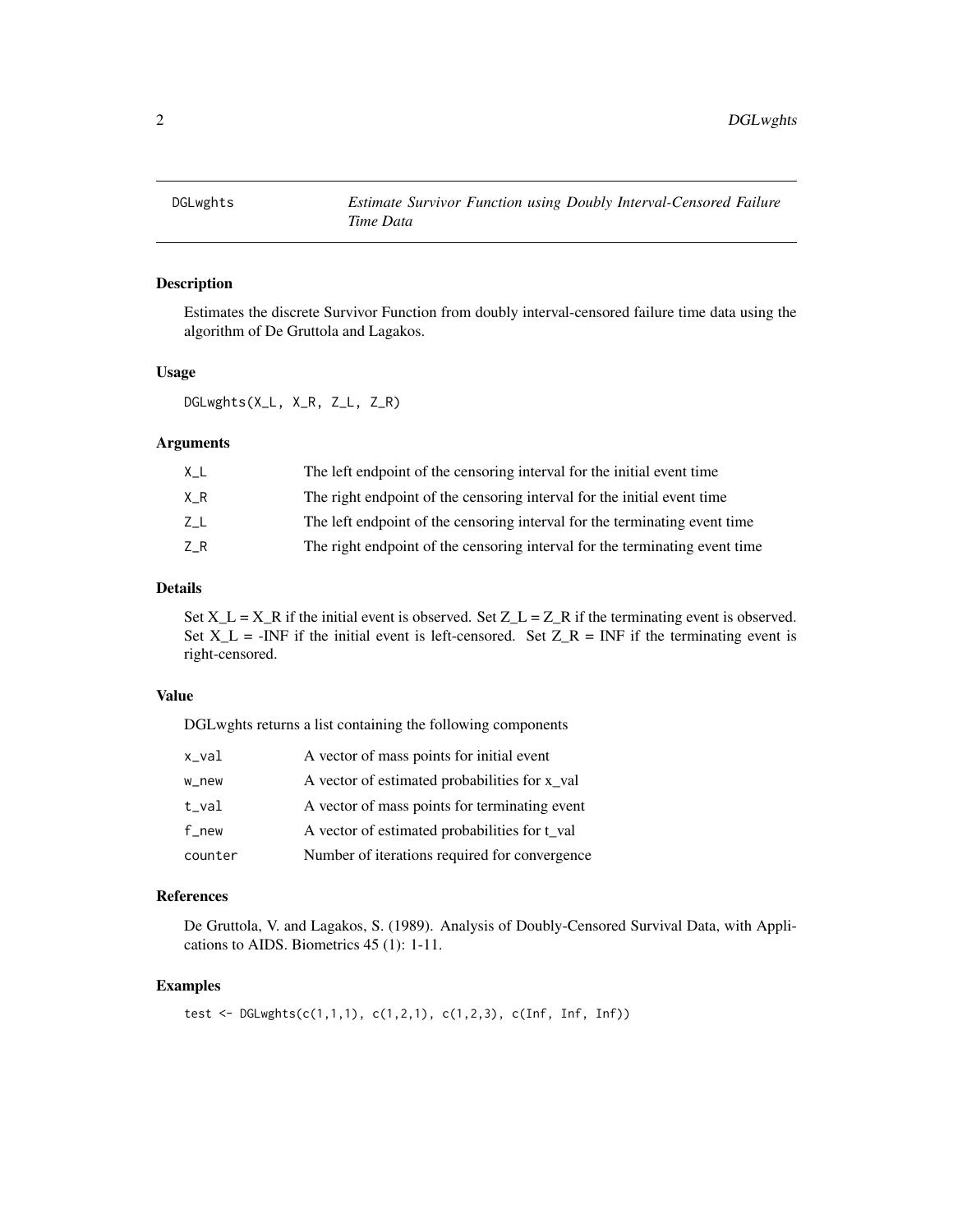<span id="page-2-0"></span>

#### Description

Estimates the discrete Survivor Function from doubly interval-censored left-truncated failure time data using the algorithm of Sun.

#### Usage

Sunwghts(Ei, Ri, Li, Ui, Bi1, Bi2)

#### **Arguments**

| Ei              | The left endpoint of the censoring interval for the initial event time       |
|-----------------|------------------------------------------------------------------------------|
| Ri              | The right endpoint of the censoring interval for the initial event time      |
| Li              | The left endpoint of the censoring interval for the terminating event time   |
| Ui              | The right endpoint of the censoring interval for the terminating event time  |
| Bi1             | The left endpoint of the truncation interval for the terminating event time  |
| Bi <sub>2</sub> | The right endpoint of the truncation interval for the terminating event time |
|                 |                                                                              |

#### Details

Set Ei = Ri if the initial event is observed. Set Li = Ui if the terminating event is observed. Set Ei = -INF if the initial event is left-censored. Set Ri = INF if the terminating event is right-censored.

#### Value

Sunwghts returns a list containing the following components

| ui      | A vector of mass points for survival lengths  |
|---------|-----------------------------------------------|
| fnew    | A vector of estimated probabilities for uj    |
| counter | Number of iterations required for convergence |

#### References

Sun, J. (1995). Empirical Estimation of a Distribution Function with Truncated and Doubly Interval-Censored Data and Its Applications to AIDS Studies. Biometrics 51 (3): 1096-1104.

#### Examples

```
test <- Sunwghts(c(1,2,1), c(4,4,4), c(5,8,9), c(5,9,10),
c(4.4, 4.5, 8), c(Inf, Inf, Inf))
```